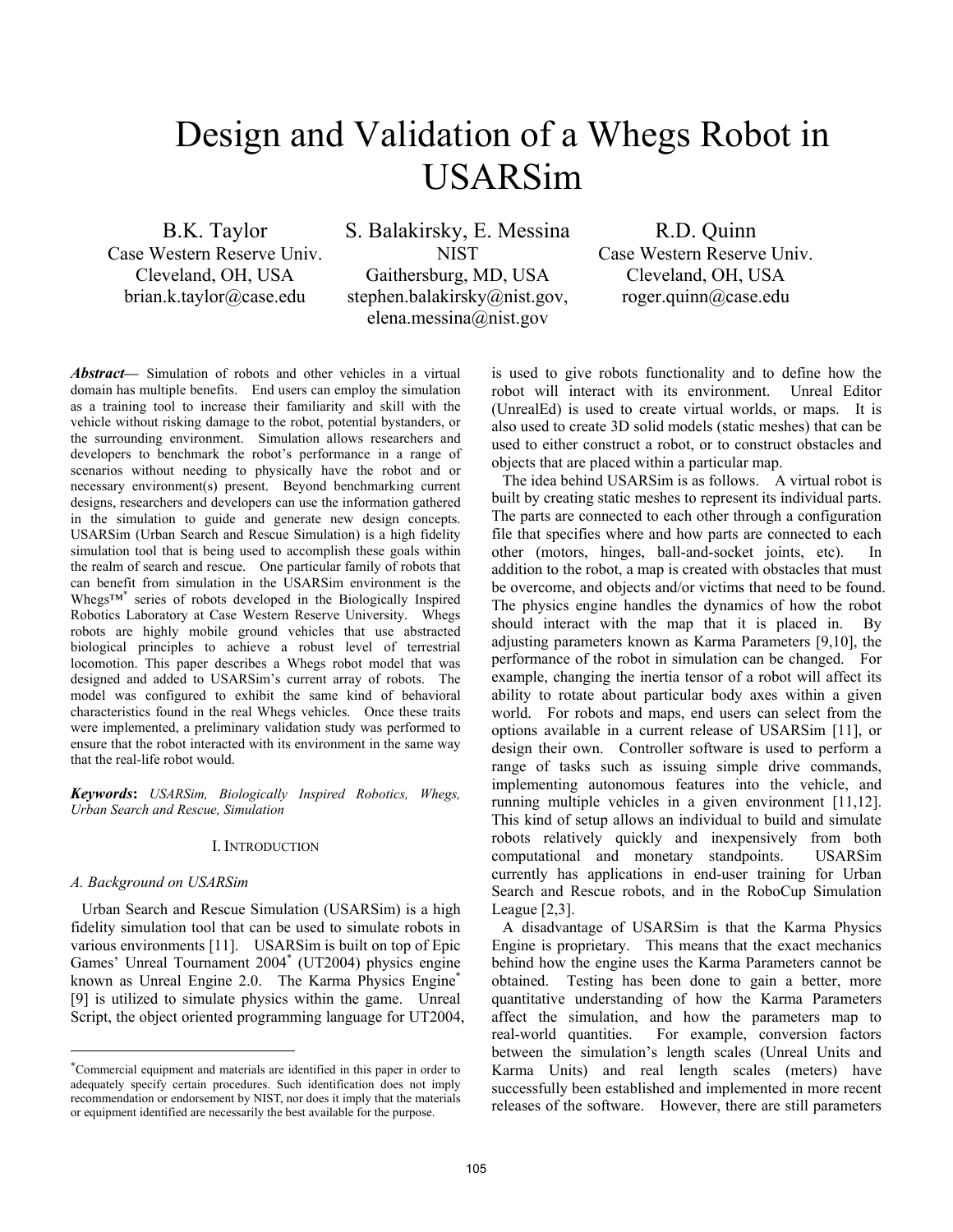where this kind of understanding has not been reached. Ultimately, this means that iterative testing and comparisons must be done on a given real and virtual robot to determine the set of Karma Parameters that yields the most realistic performance of the virtual vehicle.

## *B. Background on Whegs*

Whegs robots are highly mobile unmanned ground vehicles that were developed in the Biologically Inspired Robotics Laboratory at Case Western Reserve University. Their locomotion is based on abstracted biological principles observed in cockroach locomotion [1]. Unlike RHex which is a biologically inspired robot that predates Whegs [7], Whegs robots employ an appendage called a wheel-leg, which is made up of a hub with spokes equally spaced about the hub's central axis (Fig. 1).



Fig. 1. A three spoke wheel-leg appendage

Most wheel-legs have three spokes. Rotating the wheel-legs about their central axes at a constant speed allows a given Whegs robot to move in the same way that a wheeled vehicle would be driven. In addition, the spokes allow the robot to obtain discontinuous footholds on irregular terrain, similar to legs [7]. Furthermore, the spokes also allow the wheel-leg to reach footholds that are taller than the wheel-leg radius. These wheel-leg features allow Whegs robots to be propelled in a similar manner to wheeled vehicles. They also enable Whegs robots to climb over and negotiate terrain that may be impassable to wheeled vehicles (Fig. 2).



Fig. 2. (a) A wheel leg is able to obtain footholds on obstacles that are taller than the wheel-leg radius. (b) A wheel is unable to reach footholds of equal height

Cockroaches have six legs and typically walk in a tripod gait, meaning that the front and rear legs on one side move in phase with the middle leg on the opposite side. Contralateral pairs of legs move out of phase with each other (e.g. when the front left leg is in swing, the front right leg is in stance) [5]. When the animal comes to a large barrier, it moves its contralateral legs into phase to aid in surmounting the obstacle [6]. Similarly, Whegs robots employ six wheel-legs with contralateral pairs being placed out of phase such that the vehicle walks in a nominal tripod gait. Each axle features a compliant mechanism that allows the robot to passively bring its wheel-leg pairs into phase. This feature aids the robot in surmounting obstacles, and allows it to passively adapt its gait

to changing and irregular terrain (Fig. 3).



Fig. 3 Compliant mechanisms in the axles allow wheel-leg spokes to come into phase which aids in climbing obstacles

Also, cockroaches have a body flexion joint. They use the joint pitch the front of their bodies down to avoid high centering and to allow their front legs to reach the substrate [6]. More recent Whegs robots have been outfitted with body flexion joints or similar reasons. In addition, the joint also allows the vehicle to pitch its body upward to get a foothold on an obstacle during a climb (Fig. 4) [8].

Fig. 4. Whegs robot with a body flexion joint surmounting a larger step than the robot's body height

In addition to Whegs robots, a series called Mini-Whegs™\* has also been developed (Fig. 5).



Fig. 5. Mini-Whegs and its relative size as compared to a cockroach

These are intended to be smaller, more compact versions of Whegs robots. They are on the order of 0.09 m long (9 cm), and have a top speed of about 10 bodylengths/second (0.9 m/s). Because of their small size, Mini-Whegs robots only possess four wheel-legs instead of six [4]. The four wheel-legs move in a diagonal gait. While some work has been done with implementing compliance into the axles of these robots, for simplicity, Mini-Whegs typically lack both torsional compliance and body flexion joints [4].

While different types of Whegs robots have been constructed and tested, there is formalized method for developers to gauge a robot's performance limits or test the viability of design ideas before construction begins. Also, the only current way to learn how to operate a Whegs robot is to drive a real robot. A Whegs simulation would allow robot designers to test their ideas before construction begins, allowing them to make design changes that will improve performance. The simulation can also be used by developers to test robots in environments that are not readily available, or potentially damaging. This would allow designers to gauge a given robot's performance limits. For robots in development, performance enhancing changes could then be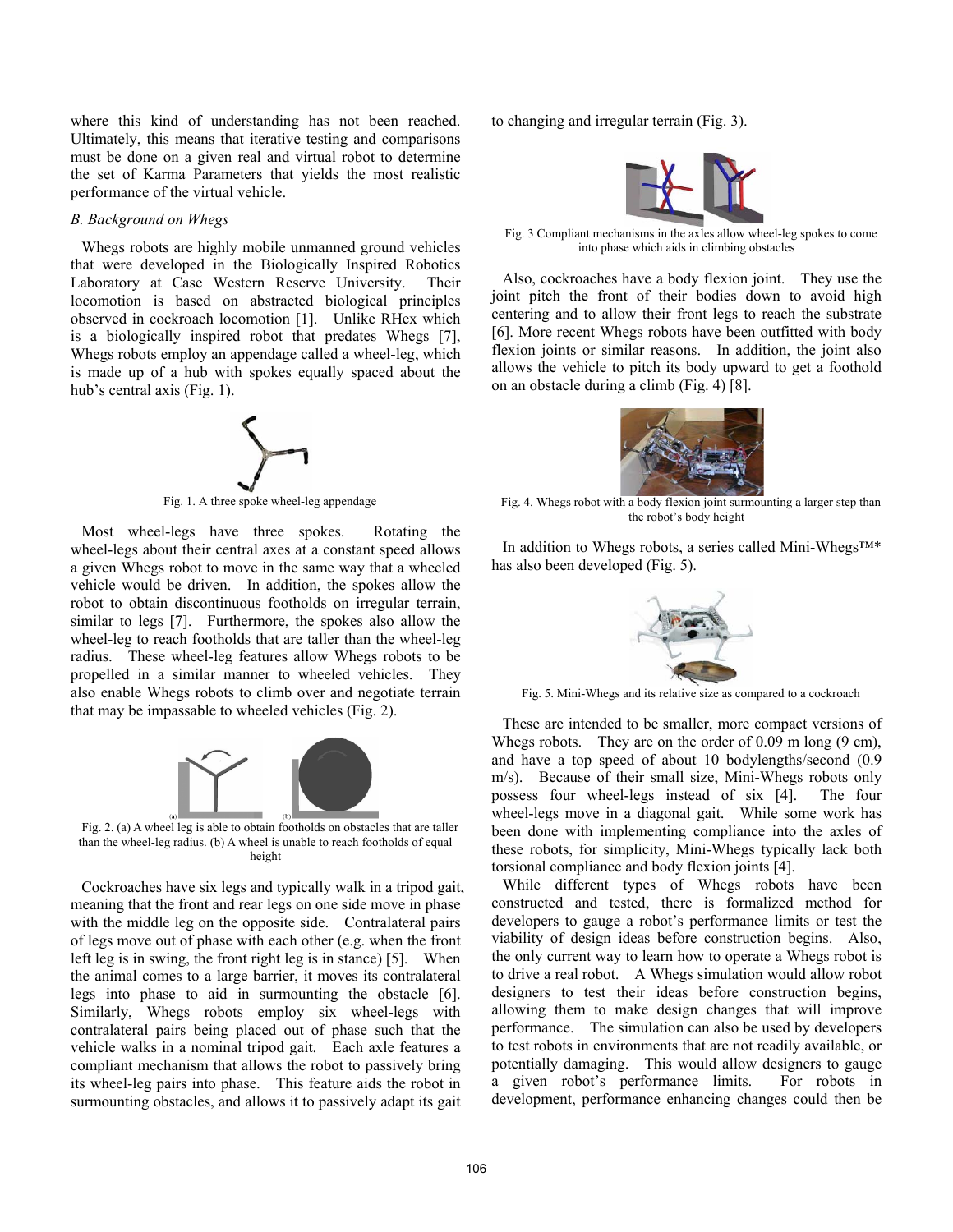implemented. In addition to design work, a Whegs robot simulation would allow end users to become skilled in operating Whegs vehicles in numerous environment(s) without having the robot or environment(s) physically present. This can reduce the risk of damaging the robot. If a simulated robot is incapacitated, the simulation can be restarted rather than having to repair or rebuild the vehicle.

In this paper, a virtual Whegs robot was created and given the same behavioral characteristics as a real robot. The virtual robot's performance was then benchmarked against the real robot. Section II describes the approach and methods used to impart functionality to the virtual robot and benchmark its performance. Section III describes the results obtained during testing. It also describes some of the problems that were encountered during testing and how these issues were resolved. The final section summarizes the work presented in this study and discusses future work.

## II. METHODS

To perform this study, a generic Whegs robot model was first created in USARSim by adding a "Whegs" class. This class and its base classes were given functionality to enable the virtual robot with the same behavioral characteristics that are found in a real Whegs vehicle. After the virtual robot had the necessary behaviors, it was run through several tests to gain an understanding of how particular Karma Parameters affected its performance. Once the effects of these parameters were known, the virtual and real robots were placed in test scenarios with the same conditions. The results of these tests were compared and used to make changes to the virtual robot's Karma Parameters to improve its performance.

For the purposes of this study, the virtual vehicle was modeled after a Mini-Whegs robot with torsional compliance. This was done in an effort to lay the ground work for creating any given Whegs vehicle while still maintaining a degree of simplicity during modeling and testing. As stated above, Mini-Whegs robots typically lack a body flexion joint and only use four wheel-legs. These features make Mini-Whegs robots easier to simulate because there are fewer features to control and less wheel-legs to monitor during testing. Torsional compliance, while not present on all Mini-Whegs vehicles, was not a feature present in USARSim. Because this feature is found on many of the Whegs vehicles, it was felt that successfully modeling and implementing it would aid in laying the fundamental groundwork necessary for building more specific and accurate Mini-Whegs and full size Whegs models.

## *A. Developing a Whegs™ Robot Model*

Modeling a Whegs vehicle can be broken down into two main steps: creating the appropriate static meshes, and writing and modifying classes to give the virtual vehicle the same types of behavioral characteristics as the real vehicle. The static meshes were created using UnrealEd. For the purposes of simplicity, the chassis was modeled as a rectangular block. The wheel-legs were modeled as cylinders (the hub of the wheel-leg) with three rectangular blocks (the spokes of the wheel-leg) attached to them and placed  $120^{\circ}$  apart (Fig. 6).



Fig. 6. Wheel-Leg appendage created in UnrealEd

Two separate wheel-leg meshes were made. One resembled a "Y" shape (Fig. 6) while the other was an inverted "Y". The two meshes were used as contralateral leg pairs to achieve proper wheel-leg phasing.

Incorporating the appropriate behavioral characteristics into the robot involved adding new functionality into USARSim. As mentioned above, there were no native USARSim features that allowed for passive torsional compliance. To solve this problem, a new class called "KDSpringy" was created. This class tells USARSim to make a hinge joint (KHinge) whose hinge type is set to a spring (KHingeType=Springy). Physically, this is like connecting two objects together with a torsional spring that is able to have stiffness and damping about a particular axis. The spring attempts to maintain an input angle (KDesiredAngle) between two objects placed in an Unreal map (Actors). In USARSim, this corresponds to maintaining a desired angle between the current part and its parent. Once the KDSpringy class was created and the appropriate base classes were modified, it was implemented in the following way.



Fig. 7. Illustration of how passive torsional compliance is implemented

A static mesh that is used as a spacer plate was created. As can be seen in Fig. 7, the chassis was connected to the spacer plate via a KCarWheelJoint. A KCarWheelJoint is a joint that has a spin axis that is driven by a motor, and a steering axis that is driven by a controlled motor that attempts to achieve a specified orientation, similar to a servo. The spacer plate was connected to the wheel-leg via KDSpringy. This setup effectively made the spacer plate the actual "wheel" that drove the vehicle. However, because the wheel-leg's parent is the spacer plate, the two parts rotate together. Differences in their rotational speeds come from the reaction torques and forces that are experienced by the wheel-leg from the terrain, and from the parameter used to set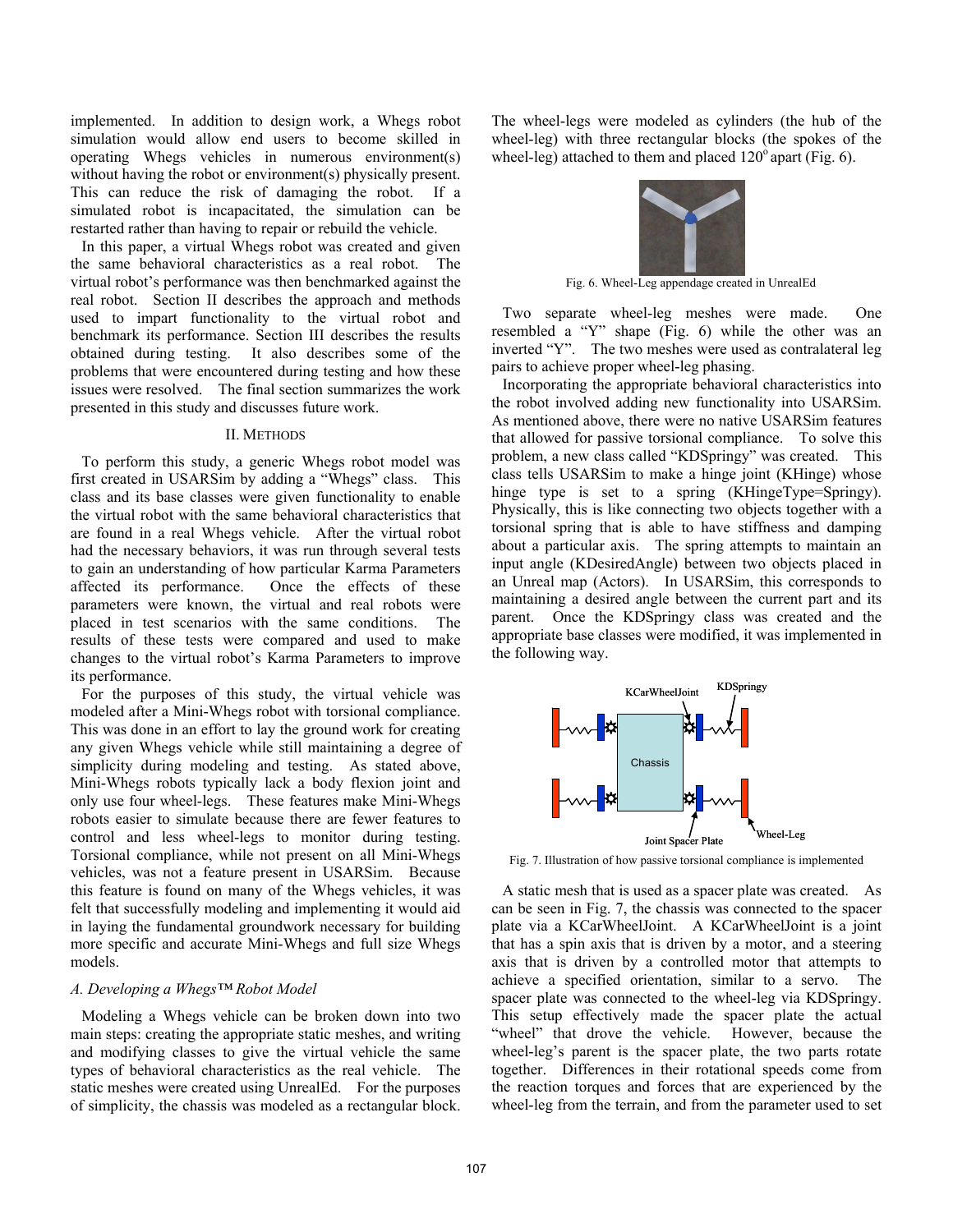the stiffness of KDSpringy. A large stiffness allows the spring to withstand large reaction torques before deflecting, thus allowing the wheel-leg and spacer plate to move at more closely matching speeds (this corresponds to the wheel-leg functioning like a normal wheel). A lower stiffness means that the spring is easier to displace and must be deflected to the point where it is able to exert a large enough torque to spin the wheel-leg. This enables the spacer plate to wind up the spring and build torque when a particular wheel-leg is unable to move, which allows the contralateral wheel-leg to come into phase with it. This is precisely how Whegs robots behave in reality when surmounting obstacles.

A disadvantage to this method is that UT2004 appears to only use tire properties for a tire (a KTire in UT2004) that is connected to a KCarWheelJoint. KTire properties allow the user to control the following properties of the tire: Rolling Friction, Lateral Friction, Rolling Slip, Lateral Slip, Minimum Slip, Slip Rate, Tire Softness, Tire Restitution, and Tire Adhesion. Even though the wheel-legs are defined as KTires, since they are connected via KDSpringy, it appears that they only have what are known as KActor properties. KActor properties allow the user to control the following parameters: KFriction and KRestitution. As can be seen, a KTire is the ideal case because more control is allowed over how the tire will interact with the environment. This problem can be rectified by altering the static mesh so that individual wheel-leg spokes are added to the hub as tires. However, this solution requires a larger number of parts and more class functionality to make the robot function properly. Also, this approach gave adverse preliminarily results, which are discussed in the next section. Because real Mini-Whegs robots do not use formal tires, the preliminary validation was performed with the wheel-legs as KActors. It was felt that this approach would provide a good first approximation of the appropriate set of Karma Parameters that would yield realistic virtual performance while narrowing the search space at the same time.

# *B) Virtual Test Maps and Validation Testing*

After the virtual robot was developed, two maps were created to test the vehicle's performance. One of these maps was a large empty room to test the vehicle in walking and running while minimizing its chances of hitting a wall. The other map included basic obstacles such as: ramps, standard 2x4 boards (3.81 cm by 8.89 cm actual cross sectional dimensions) and textbooks for climbing, a straightaway for walking/running testing, and stairs and large drops for falling and impact testing. These worlds were used to compare the virtual robot's performance to that of the real vehicle. In this study, attention was focused on walking/running and basic climbing over textbooks. The following metrics were used to evaluate the virtual robot's performance:

- Top speed of about 0.9 m/s without significant end-over-end rotation  $(\sim 25 \text{ rad/s wheel-leg drive speed})$
- End-over-end rotation when attempting to climb up a wall at higher wheel-leg drive speeds

The ability to surmount obstacles (textbooks in this study) that are 0.04 m tall in head on and oblique angle  $(30^{\circ})$  approaches (Fig. 8)



Fig. 8. Top view of head on and oblique approaches

Fig. 9 provides an illustration of how robots are currently validated



As stated above, the Karma Physics Engine is proprietary, which means that the exact way in which the engine uses the Karma Parameters to affect the simulation cannot be directly obtained. In addition, the engine uses its own unit system (e.g. lengths are in Unreal Units or Karma Units depending on the context). The mapping between the Unreal Unit System and real world quantities is known for some parameters (e.g. length and time). However, conversions for other parameters (e.g. force and torque) are still under investigation. Due to the proprietary nature of the engine, to perform a validation, a robot is run through the engine with an initial set of Karma Parameters, as illustrated in Fig. 9. This yields the robot's virtual performance, which is then compared with real robot performance through the use of video data and any other relevant performance metrics for the robot in question. The information learned from the comparison is used to modify the Karma Parameters. After parameter modification, the virtual robot is run through the engine again for comparison with the real robot. This cycle is repeated until the virtual performance meets a desired level. For actual validation testing, this method was combined with the following procedure:

*1) Baseline Run:* First, the virtual robot was run through a range of drive speeds with an initial set of Karma Parameters. The goal of this run was to obtain performance data for an initial set of parameters for the purposes of comparison. In the open room, vehicles were run through the following wheel leg drive speeds: {0, 2, 10, 15, 20, 25, 30} rad/s.

*2) Individual Karma Parameter Variation:* After the baseline performance test, individual Karma Parameters were varied through a range of values while leaving all other parameters at their initial settings. For each value, the virtual robot was run through the same set of drive speeds used in the baseline run. The purpose of these runs was to obtain data that illustrated how each parameter affected the vehicle's performance.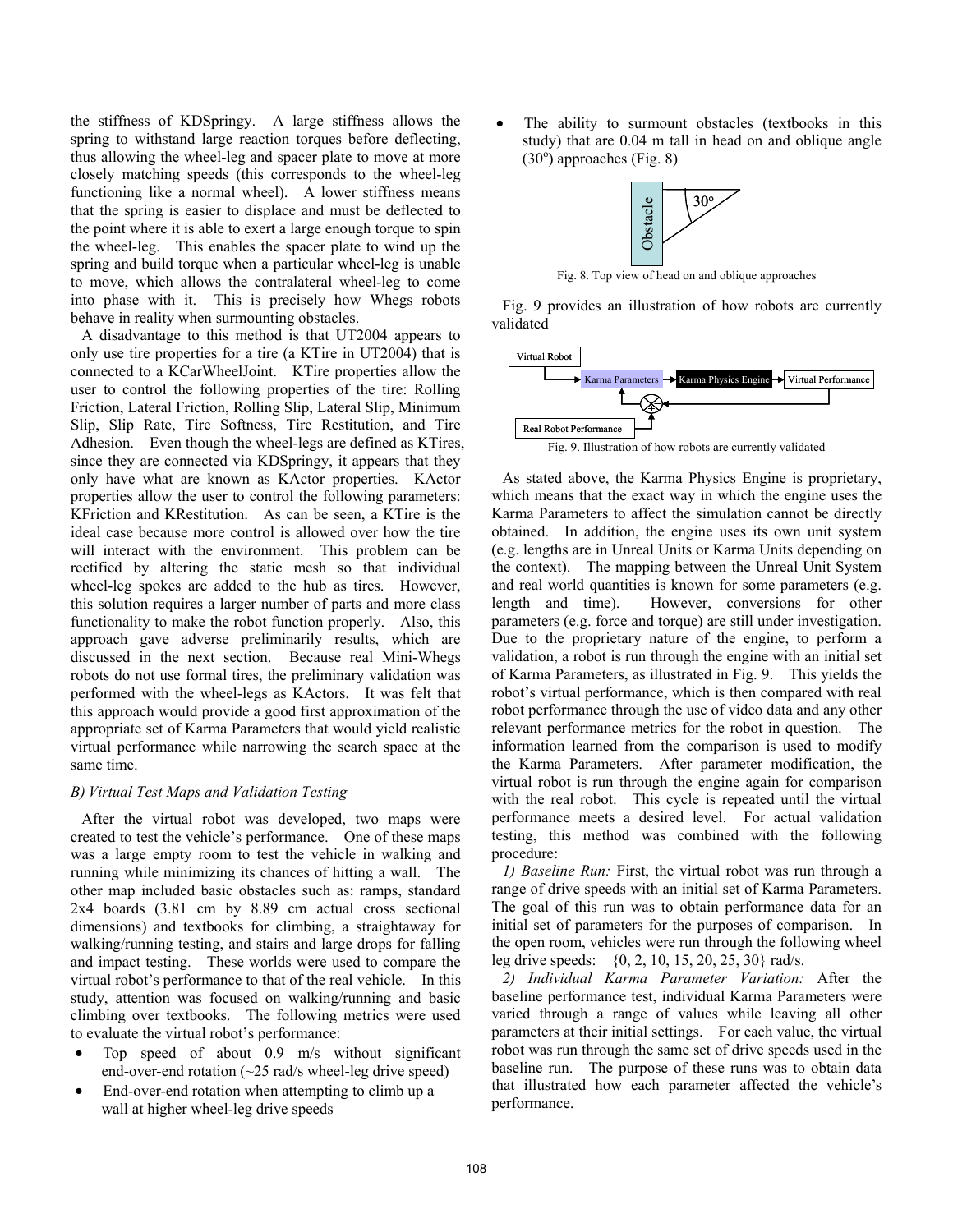*3) Physical Reasoning:* At this stage, physical reasoning was used to determine what conditions were required for the virtual robot to behave in a particular way in order to explain its performance and the effects of individual Karma Parameters.

*4) Karma Parameter Search:* At this point, with an understanding of the effects of different Karma Parameters, the method illustrated in Fig. 9 was used to improve the virtual robot's performance.

The virtual robot was compared to physical observation of a real Mini-Whegs robot. All simulation trials were recorded using FRAPS\* [13] video capturing software. In addition, the vehicle's instantaneous velocity, position in the world, orientation with respect to the world coordinate frame, time, and speed change commands were logged to various files. The logged parameters were used to plot the vehicle's speed and velocity components against time. Velocities were reported in both world (fixed) and vehicle (moving) coordinates to help quantify the robot's behaviors. Steering was not used in any of the tests.

## III. RESULTS

## *A. Dimensions Used in the Simulation*

Initial testing (phases 1-3 of the above described procedure), was done with a slightly larger vehicle. Phase 4 was performed with a smaller vehicle (Table 1).

|            |              | Initial Dimension | Final Dimension |
|------------|--------------|-------------------|-----------------|
| Body       | Length $(m)$ | 0.1143            | 0.09            |
|            | Width $(m)$  | 0.09144           | 0.068           |
|            | Height(m)    | 0.01905           | 0.02            |
| Wheel-Legs | Diameter (m) | 0.096             | 0.0762          |

Table 1. Initial and final dimensions used in the simulation

The latter dimensions were chosen because they more accurately reflect the size and performance basis of current Mini-Whegs robots. For example, the 10 bodylength/second speed listed above corresponds to a 0.09 m bodylength, so for this performance metric, the smaller vehicle size is more appropriate. The study could have been performed with the larger size vehicle since a real vehicle could be created that has larger dimensions. The dimensional change is only used here for convenience in comparing virtual and real performance.

# *B. Functionality for Maintaining Proper Wheel-Leg Phasing*

During testing, it became apparent that new functionality would need to be added to the "Whegs" class to ensure that the virtual robot maintained proper wheel-leg phasing. Initially, when the vehicle spawned into a world, it would spawn properly with its wheel-legs out of phase, but then "fall" due to its mass such that the wheel-legs were in phase (Fig. 10).



Fig. 10. Wheel-Legs are unable to maintain proper phasing without extra class functionality

Occasionally, all of the wheel-legs would stay out of phase upon spawning such that the robot could be tested. However, if the robot was not stopped with the correct orientation and speed, the wheel-legs would "fall" out of phase. This behavior appeared to be independent of the torsional stiffness that was provided, and even occurred when the wheel-legs were connected directly to the chassis via a KCarWheelJoint. This was problematic because real Whegs robots maintain proper phasing even when stopped. It was determined that this problem was due to the nature of the KCarWheelJoint class. This class rotates a given Actor about a spin axis by applying a torque to overcome external torques. If the motor applies no torque, then the actor will be rotated about the motor's spin axis by all other external torques. Physically, a KCarWheelJoint is analogous to having an axle that rotates a wheel mounted in a perfectly frictionless bearing and motor. Real Whegs robots have a drive train that connects each wheel leg to a single drive motor and torsional springs that are pretensioned which causes them to maintain proper phasing even when the motor is not running. To fix this problem, a member function was added to the "Whegs" class that forces the KCarWheelJoint to achieve zero angular velocity by using a preset torque value when the robot is stationary (drive speed  $= 0$  rad/s). This solution appeared to solve the problem.

## *C. Wheel-Legs Behaving as KActors Vs. Tires*

Initially, the wheel-legs were implemented as KTires. However, when attempts were made to run the robot, the wheel-legs would rotate but not cause the robot to translate, resulting in the wheel-legs spinning in place and the robot itself not making any forward progress. It was determined that because the wheel-legs were not connected to KCarWheelJoints, KActor properties were used instead of KTire properties. The default KActor friction value is zero, which led to the wheel-legs perfectly sliding on a given substrate. An attempt to rectify this problem was made by implementing the solution proposed above: making each spoke a KTire that is connected to the central hub via a KCarWheelJoint. Because of the problems experienced in maintaining proper wheel-leg phasing mentioned in the section above, a function was added to the "Whegs" class that forces the spokes to maintain their initial orientation relative to their parent hub. This solution resulted in the wheel-leg spokes drifting into altered positions over time, particularly at higher drive speeds. An attempt to remedy this problem was made by increasing the torque used to maintain the spoke orientation. This resulted in the vehicle going through seemingly nonphysical end-over-end rotation at higher wheel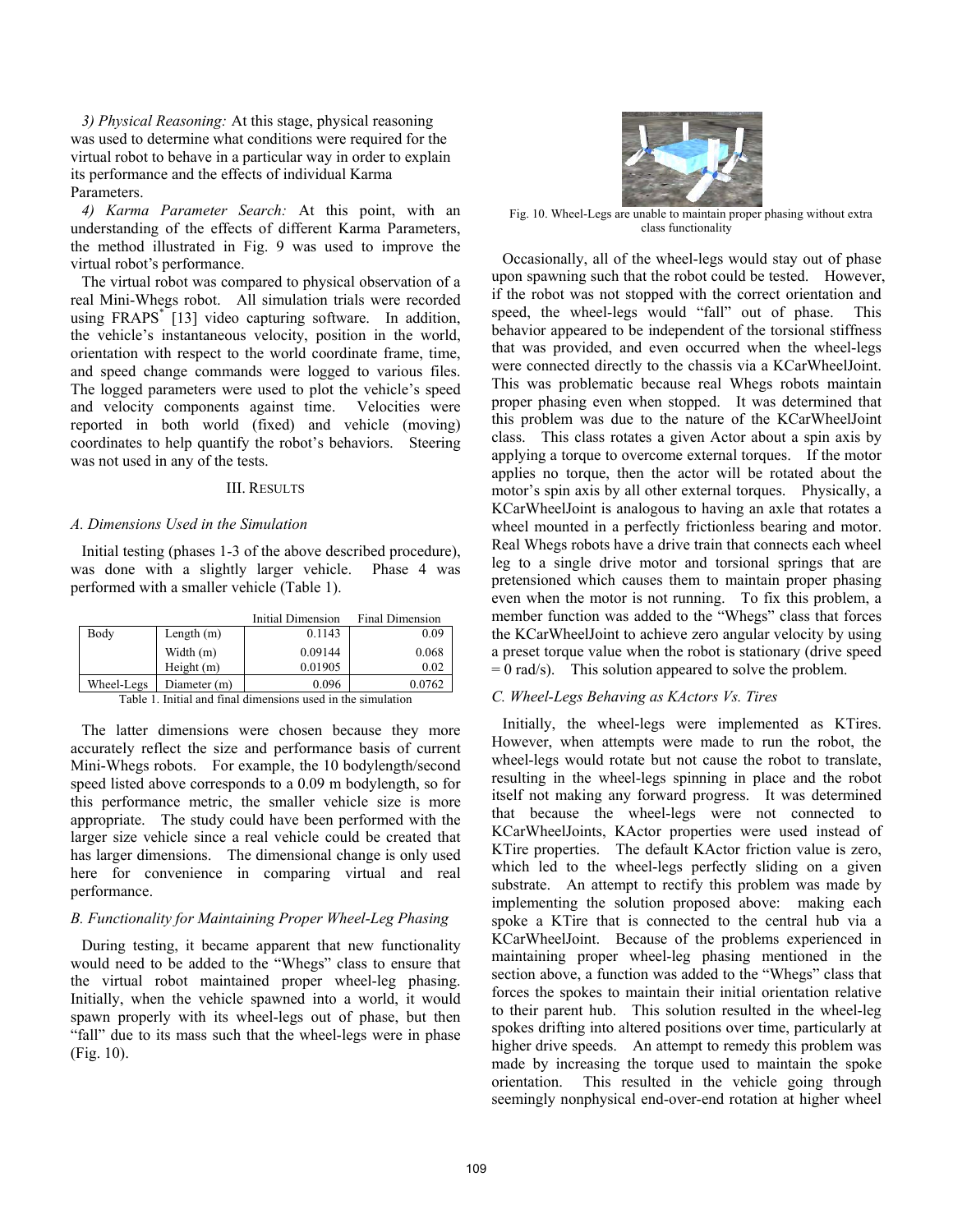leg drive speeds (about 15 rad/s and higher) while still translating forward, and did not appear to remove the drifting problem. It was found that the only apparent way to influence the problem was to increase the vehicle's inertia tensor or angular velocity resistance (KAngularDamping) Karma Parameters. These parameters only seemed to slow down the rotation. They also had to be raised to levels much higher than any other vehicle in the USARSim, including vehicles that are more massive such as the Hummer.

The nonphysical nature of this behavior and its solution prompted performing the validation with the wheel-legs behaving as KActors instead of KTires. This approach led to behavior that appeared to be more physically relevant when compared to the real vehicle. Also, as stated above, because this approach offers a narrower parameter search and because the wheel-legs on Mini-Whegs vehicles are not formal tires, it was felt that using the wheel-legs as KActors would provide a reasonable approximation that would allow for relatively simple but effective preliminary validation.

## *D. Effects of Individual Karma Parameters*

The robot's speed and velocity components were plotted in both world and vehicle coordinates. These plots were used as a tool to help examine the effects of individual Karma Parameters on the robot's performance. Example plots are shown in Fig. 11.



Fig. 11. Velocity in vehicle coordinates (top) and world coordinates (bottom). In vehicle coordinates, x is forward, y is starboard, and z is out the bottom of the vehicle. The absolute value of the velocity components is plotted here for comparison with the speed.

The vertical black lines are the times at which speed change commands were issued. The vehicle's initial speed (which occurs around 15 s in the plots shown above) is due to it spawning into the world. By looking at the body-fixed coordinate plot, it can be seen that the X-component of velocity in the vehicle coordinates is nearly identical to the speed, meaning that the vehicle is making forward progress and not translating to its left or right. In addition, there is a point around 65 s where the X-velocity and the speed both drop while the Z-velocity spikes. Upon comparison with the video data, it was observed that this was the location at which the robot flipped over, or end-over-ended. This kind of feature was present in all cases where the robot flipped over. The world coordinate plot illustrates the vehicle's tendency to move in a particular direction within the world. In this plot, the robot is initially heading mostly in the Y direction. However, after it flips over at around 65 s, it also begins to have motion in the X-direction as well. In addition to these kinds of observations, the data in the plots can be used to look at other phenomena such as the average speed of the vehicle for a given time interval and the variability of the data about the average.

The following Karma Parameters were singly modified while leaving all other parameters at their initial settings to determine their effects on the performance of the vehicle:

*1) ChassisMass:* This is the mass of the chassis. With the initial parameters that were set, it was found that altering this parameter did not appear to have a large impact on the overall performance of the vehicle in terms of being able to reach a top speed, or end-over-ending.

*2) KMass:* This is the mass of the Spacer Plates. This mass was varied to determine the effects of raising and lowering mass that is not coincident with the vehicle's center of mass. Initally, the mass of the chassis was very small, both compared to the spacerplates, and in an absolute sense, so this test also revealed how the vehicle's overall mass affected performance. When these masses were lowered to a value of 0.002 in the Unreal Unit System, the vehicle immediately began to end over end at higher drive speeds (10 rad/s and over). At mass values of 2 in the Unreal Unit System, the vehicle appeared to perform in a relatively predictable manner with only occasional end-over-end instances occurring at drive speeds between 25 rad/s and 30 rad/s.

*3) KFriction:* This is the friction present in the wheel legs. It was found that, as one would expect, higher values of friction (10 in this study) resulted in the wheel-legs not slipping on the substrate as much during walking. Visible slippage occurred with lower friction values (0.5 in the Unreal Unit System). Both of these friction values yielded roughly the same vehicle average speeds for a given drive speed. However, the variation about the average was much higher for the larger friction value. This was attributed to stronger braking forces in the step cycle. The wheel-legs provide both propulsive and braking forces, where braking occurs in the beginning of the stance phase, and propulsion occurs towards the end. Because the friction value is higher, both the brake and propulsion forces are increased. Therefore, when a wheel leg touches down, it is able to provide better traction to propel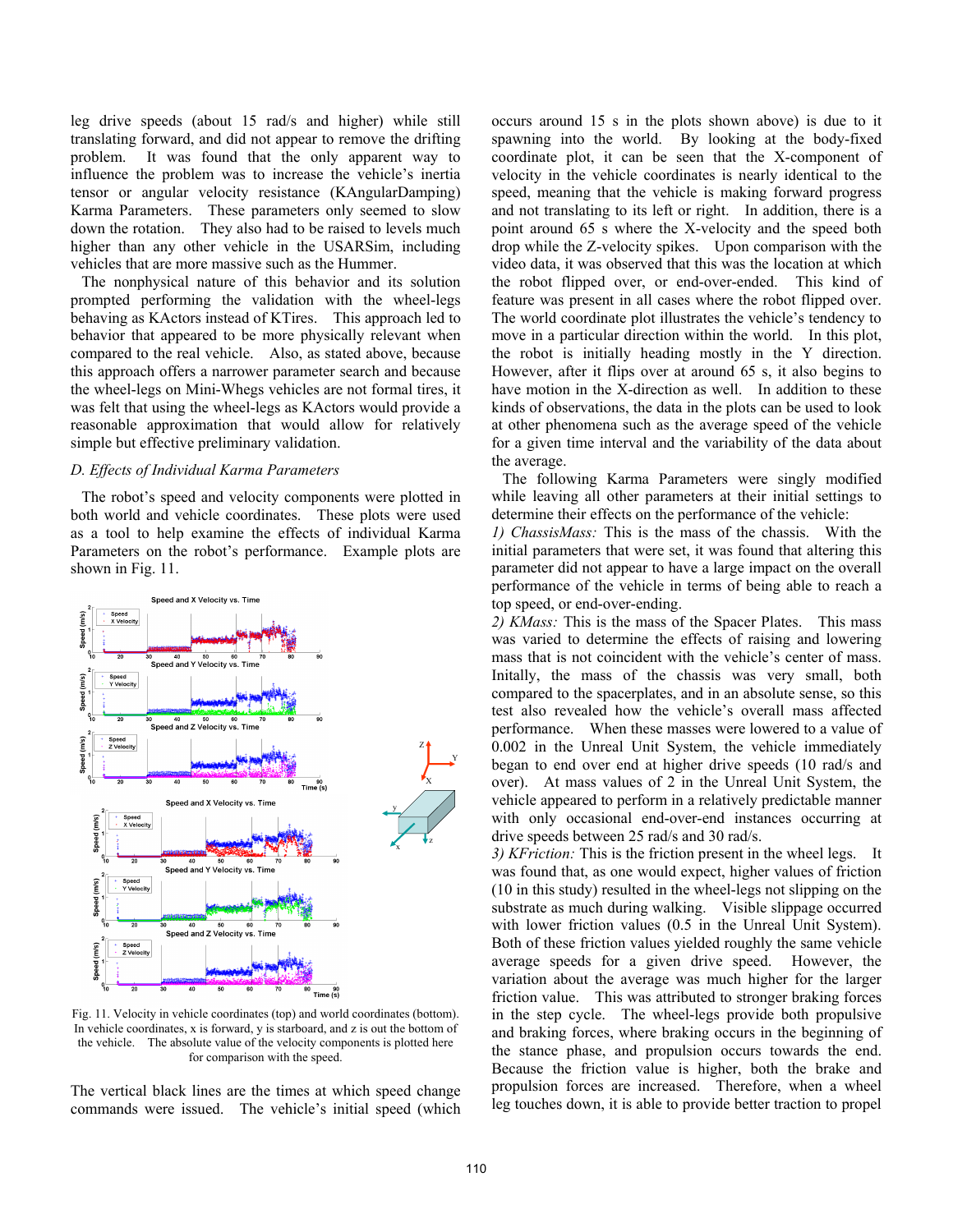the vehicle, but also has a greater tendency to retard its motion initially.

*4) KRestitution:* This parameter is similar in concept to the coefficient of restitution used in collision analysis. A value of 1 corresponds to an elastic collision between two objects. Values less than one result in increasingly inelastic collisions. At a KRestitution value of 1 in the Unreal Unit System, as the vehicle's drive speed was increased, it appeared to have increasingly continuous elastic collisions with the ground while its forward speed appeared to reach a relatively constant value that became independent of the input drive speed. As a result, the vehicle's average speed at higher drive speeds seems to flat-line when compared to other tests. The average speed also had a great deal of variability for each drive speed. *5) Torsional Stiffness:* The torsional stiffness of the rear wheel-legs was set to 250 in the Unreal Unit system for all runs. This value appeared to make the back wheel-legs rotate with the spacer plates under all circumstances. The front torsional stiffness of the front wheel-legs was adjusted to see how adjusting the stiffness affected their motion. As expected, higher values of stiffness led the wheel-legs to behave more like conventional wheels, where low stiffness values allowed the spring to "wind up" before rotating the wheel-legs. Excessively low values of stiffness cause wheel-legs to fall out of phase when the vehicle is spawned. At these low values, when a drive command was issued, the wheel-legs would not rotate at first. However, after the springs were deflected sufficiently, they would rotate forward to release the tension as one would expect.

# *E. Karma Parameter Search*

After the effects of the above mentioned parameters were understood from the single parameter variations, testing was done to move the virtual robot towards matching real performance. Table 2 indicates the parameters that were changed.

|                                                     | Karma Parameter (Unreal Unit System)      | Initial<br>Value | Current<br>Value |  |
|-----------------------------------------------------|-------------------------------------------|------------------|------------------|--|
| Chassi                                              |                                           |                  |                  |  |
| S                                                   | ChassisMass                               | 0.00342          | 0.75             |  |
|                                                     | MaxTorque                                 | 32000            | 50               |  |
|                                                     | MotorTorque                               | 2400             | 50               |  |
|                                                     | KCOMOffset(X, Y, Z)                       | $\theta$         | 0.04464          |  |
|                                                     | KCOMOffset (X, Y, Z)                      | $\theta$         | 0                |  |
|                                                     | KCOMOffset (X, Y, Z)                      | $\theta$         | 0                |  |
| Wheel                                               |                                           |                  |                  |  |
| Legs                                                | Wheel-Leg Kfriction                       | 1                | 0.75             |  |
|                                                     | Wheel-Leg KRestitution                    | $\theta$         | 0.1              |  |
|                                                     | Wheel-Leg Kmass                           | 0.0008           | 0.08             |  |
| Spacer                                              |                                           |                  |                  |  |
| Plate                                               | Spacer Plate Kmass                        | 1                | $\theta$         |  |
|                                                     | Spacer Plate KInertiaTensor(0) ~ Ixx      | 0.0035           | $\theta$         |  |
|                                                     | Spacer Plate KInertiaTensor(3) $\sim$ Iyy | 0.0066           | $\theta$         |  |
|                                                     | Spacer Plate KInertiaTensor(5) $\sim$ Izz | 0.0035           | $\theta$         |  |
| Table 2. Initial and Current Karma Parameter Values |                                           |                  |                  |  |

Column 1 is a listing of the initial values of the Karma Parameters. Column 2 represents the current values that they have been adjusted to. As can be seen from Table 2, the following general changes were made. First, because spacer plates are not found on the real robot, their mass and inertia values were set to zero so that they would have no effect on the dynamic characteristics of the vehicle. Based on the results obtained from varying individual Karma Parameters, lowering the mass of the Spacer Plates caused severe end-over-ending of the vehicle. This prompted raising the ChassisMass property of the vehicle to 1 in the Unreal Unit System, which drastically reduced this problem. Based on testing of an actual Whegs robot on tile, it was observed that the wheel-legs slip during walking at higher speeds, similar to what can occur with lower values of the KFriction parameter. The vehicle also appeared to have a degree of elasticity with the ground, similar to when the KRestitution values were raised. Accordingly, the KFriction and KRestitution values were lowered and raised respectively. The center of mass of the vehicle (KCOMOffset) was not varied in the single parameter variation study. However, after examining a particular Mini-Whegs vehicle, it was found that many of the components such as the steering servo, steering mechanism, and battery are located towards the front of the vehicle. Also, the virtual vehicle still went into end-over-ending behavior more than was desired. Therefore, the KCOMOffset value was adjusted to bring the center of mass of the vehicle forward. This reduced the end-over-ending behavior slightly, but did not completely remove the problem. While the center of mass is not typically in the forward section of a Mini-Whegs vehicle, the change was made here to judge its impact on the performance. In addition to these parameters, the KCarWheelJoint motor torque and wheel-leg masses were also changed. The motor torque was ultimately lowered from its initial value of 2400 to 50 in the Unreal Unit System to give the vehicle a more realistic level of drive torque (for comparison, the Hummer uses a motor torque value of 2400). The wheel-leg masses were raised from 0.0008 to 0.08 (Unreal Unit System).

# *F. Performance Results*

The parameter changes that were made appeared to move the virtual vehicle towards matching the performance of the real vehicle. With the final set of parameters given above, the robot was able to walk at near top speeds with occasional end-over-ending. It was also only able to end-over-end at walls with higher wheel-leg drive speeds (10 rad/s and up), which is normal Mini-Whegs behavior. In climbing tests, the robot was able to successfully surmount a 0.04 m obstacle with head-on and  $30^{\circ}$  approaches.

# IV. DISCUSSION

Basic functionality modifications of existing USARSim base classes along with functionality implemented in the newly defined "Whegs" class appears to successfully replicate